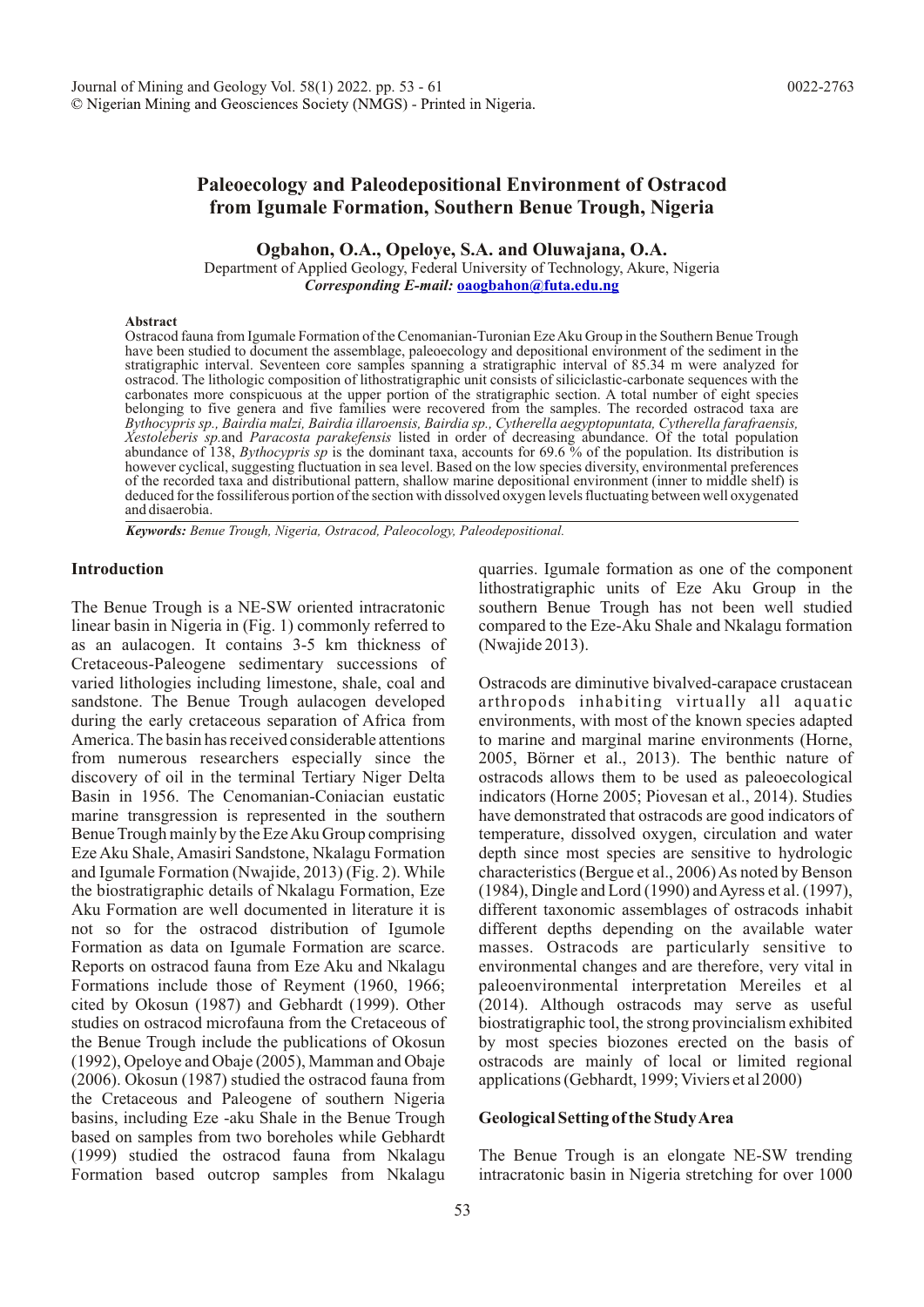km along its length and varying between 120 and 250 km in width (Nwajide, 2013). The trough is part of the Cretaceous West African Rift System (WARS) which can be traced for roughly 4000 km distance from Nigeria, stretching northwards into the neighboring Niger Republic, Chad, Republic of Niger Sudan, and terminating in Libya (Oha et al 2017).



**Fig. 1:** Google map of the location of Igumale where GSN BH 445 is located m (modified from GNSA, 2004).

There is a consensus among many workers that the trough represents the failed arm of the rifted triple junction that initiated the separation of South America from Africa in the Early Cretaceous times (Nwachukwu, 1972; Whiteman, 1982; Reijers 1996; Nwajide, 2013). The sedimentary infill of the trough presents a record of tectonic processes, erosion, and of depositional environments (Nwajide 2013; Odigi and Amajor 2009; Gebhardt 2004; Gebhardt et al 2019). The sedimentary fills of the southern Benue Trough were deposited during four sedimentary cycles associated with the transgression and regression of the sea (Ehinola, 2010; Najime, 2011; Nwajide 2013*)*. The first phase of sedimentation in the Benue Trough occurred during Albian to Cenomanian and was considered to have been initiated by the opening of the South Atlantic Ocean and Gulf of guinea, resulting in the deposition of beds of the extensive Asu River Group in the southern and central Benue trough as well as layers of Nfamosing Formation on the Calabar flank only (Petters 1982; Ehinola 2010; Nigeme 2011). Beds of arkosic sandstones of the Asu River Group forms the core of the Abakaliki Anticlinorium where it is thought to reach thickness of about 3,000m (Awi and Mamfe Formations of Aptian – Albian age) and shallow marine shales and sandstones (Awe Formation of Early Cenomanian to Early Turonian age). The Asu River Group consists of sandstones and dark shales with ammonites, and grade northwards into platform carbonates of the Arfufu and Gboko members (Reyment, 1965; Odigi and Amajor 2009 ). The Asu River Group as well as the Eze-Aku Group have been folded into series of northeast trending anticlinal and synclinal folds, with the oldest stratigraphic unit, the Asu River Group constituting the core of the Abakaliki Anticlinorium (Odigi and Amajor 2009; Nwajide 2013). Sediments of the unit are unconformably overlain by those of Eze Aku Group (Fig. 2). The unconformity between the 2 stratigraphic units has been attributed to Cenomanian tectonic activity (Ezepue 1984; cited by Nwajide 2013).

The second sedimentary phase between the Late Cenomanian and Middle Turonian caused the deposition of Eze-Aku Group in the southern BT and in the southern part of the Central Benue Trough (Gebhardt, 2004; Ehinola, 2010; Nwajide 2013). Simpson (1955; cited by Nwajide 2013) described the Eze Aku Group as consisting of hard, flaggy, carcareous grey shales and siltstones commonly with the impressions of *innoceramus species*. The unit consists of Eze Aku Shale, Amasiri Sandstone, Nkalagu Formation, Igumale Formation, Konshisha River Formation as components, with Makurdi Sandstone as its lateral equivalents in the Central Benue Trough respectively, while Gongila, Jessu and Dukul Formations are its lateral equivalents in the upper Benue Trough (Gebhardt, 2004; Nwajide 2013). The thickness of the unit is roughly 1000 m. In the area around Nkalagu, on the western flank of the core of Abakaliki Anticlinorium, the Eze Aku unit consisting of sandstone, shale, siltstone and limestone lithofacies (Amajor 1984: cited by Nwajide 2013). The type locality of the main shale unit, the Eze Aku Shale is the Eze-Aku River, near Aka-Eze in the southern part of the basin where the Cenomanian section of sequence transits stratigraphically into the Turonian without any hiatus (Ojoh, 1992). The Nkalagu Formation consists of alternating pyritic, black, calcareous shales and limestones in Isinkpume, Ezillo, and Nkalagu areas, with type locality at Nkalagu quarries (Petters, 1978).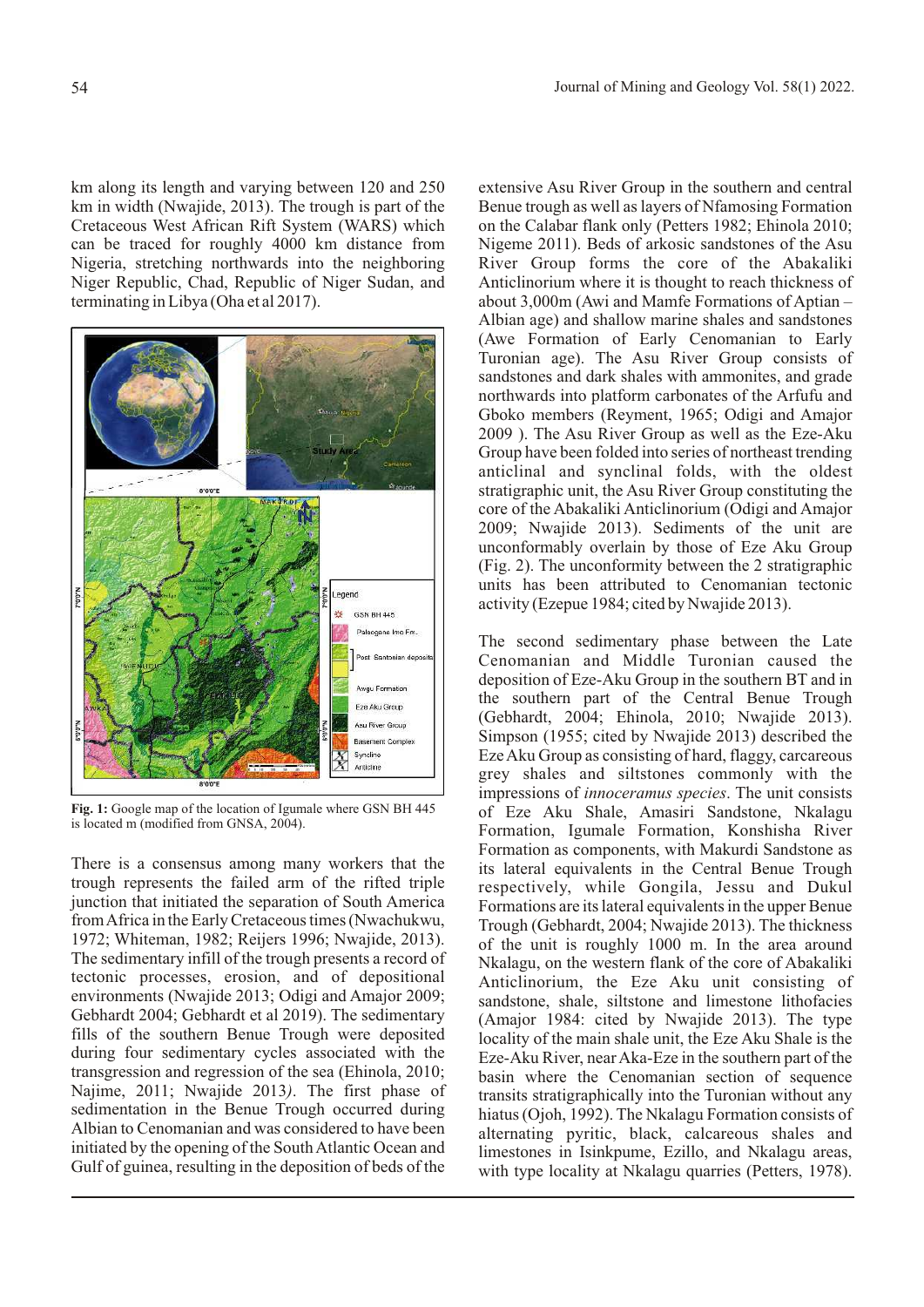Both the Asu river and the Eze Aku Groups have been affected by igneous activity (Ezepue 1984; cited by Nwajide 2013).

The third sedimentary cycle took place from the Late Turonian to the Santonian and was associated with the deposition of the Awgu shale and Agbani sandstones, which are lateral equivalents of the Fika/Sekunle shale in the upper Benue Trough (Ehinola, 2010). The sediments of Abakaliki- Benue Trough were subjected to tectonic activity in the Santonian, leading to the folding and uplift as well as igneous activity in the area and subsequent down-warping of Anambra platform and Afikpo area to form Anambra Basin and Afikpo Syncline to west and southwest of the Abakaliki Anticlinorium. The tectonic event resulted in the westward translation of depositional axis to the newly formed Anambra basin and Afikpo Syncline which hitherto were draped by veneers of sediment. The folded strata of the Abakaliki –Benue basin were eroded variously overstepped by post Santonian sedimentary successions of the Anambra Basin, with the occurrence of angular unconformity demarcating older strata from younger ones (Reijers and Nwajide, 1996, Nwajide 2013; Odigi and Amajor 2009). The last phase of sedimentation during the Campanian to Maastrichtian marine transgressive-regressive event resulted in the deposition of Nkporo Group, Mamu, Ajali and Nsukka Formation in the Anambra Basin.

## **Material and Methods**

The studied material consists of 17 core samples collected within a stratigraphic interval of 85.34 m of Igumale borehole (GSN BH 445) drilled by the Nigeria Geological Survey Agency. The samples were collected adopting the spot sampling method. The samples were examined for their lithologic, textural and sedimentary structural detail. Precisely 40 g of dry sample was weighed for ostracod analysis. The sample was disaggregated into small bits with hammer and then put in a tin beaker. It is then heated with few drops of kerosene. The preheated sample is then transferred into a beaker of boiling water similar to the method described by Thomas and Murney (1985). The sample is left to soak for 24 hours before washing under running water through a 63 micron sieve.

Washed sample is dried on hot plate maintained at  $50^{\circ}$ C. Ostracods were picked from washed, dried sample strewn on picking tray with the aid of stereoscopic lightreflecting microscope. Specimens were picked and kept in cavity slides endowed with cover slip for

identification, sorting and description using relevant published albums. The data presentation was done in Microsoft Excel and Surfer 12 software.



**Fig. 2:** Generalized stratigraphic section of the southern Benue Trough (modified after Ojoh, 1992)

### **Results and discussion**

#### *Sedimentology*

Sediment drill cores of Igumale borehole section reveals that the stratigraphic section is composed predominantly of shale with subordinate limestone facies successively replacing the shale facies towards the top of the section. The total depth of the bore is 85.34 m. The clastic shale facies is generally grey to dark grey, fine grained, massive to laminated with sparse noddles of creamy, fine grained limestone . The limestone facies is grey to cream, medium grained, locally shelly bioclastic wackestone and oolitic packstone with shells of brachiopods and bivalves. The fossils content of the carbonate facies include brachiopods, gastropods, belemnites and echinoids. The non-skeletal gains are increasingly more important towards the upper part of the stratigraphic sections and are represented by peloids and oolites with minor constituents of fine-grained angular detrital quartz.

# **Ostracod Fauna**

Only nine (9) out of the total of 17 analyzed samples yielded ostracods fauna, indicating poor recovery. A total number of 9 species belonging to 5 genera and 5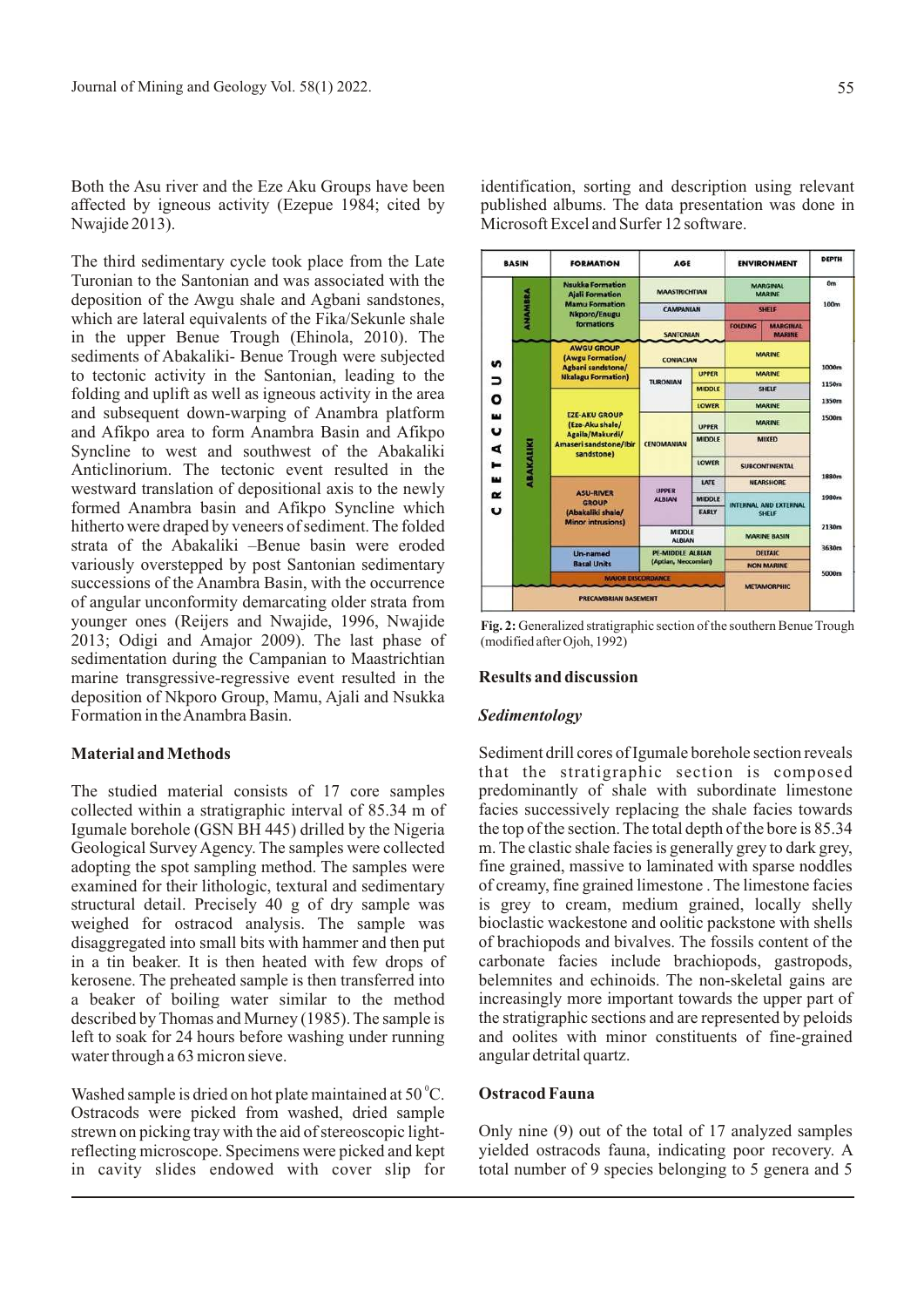families were recorded in the study (Fig.3). The stratigraphic distribution of the ostracod assemblages recorded in Igumale section is shown in Table 1 and Figs. 3, 4 and 5. The recorded species are *Bathyocypris sp., Bairdia sp., Bairdia illaroensis, Bairdia malze, Cytherella aegyptopunctata, Cytherella parafraensis, Paracosta parakefensis* and *Xestolebris sp*. The platycopid family Cytherelidae is represented by the genera *Cytherella*. The podocopids are represented by the families *Bythocyprididae, Bairdiodae, Trachylerididae* and *Trachyleberididae (Tables 1&2)*. The stratigraphic distribution of the assemblages is highly variable. In the total abundance of 138 ostracods found in the study, *Bathyocypris sp*. is the dominant taxa, accounting for roughly 69.6 % of the total ostracod fauna. Species diversity is generally low and ranges from 1 to 6 with the highest diversity recorded at 64.0 m (sample IGU/B-15). The vertical distribution of ostracod fauna suggests that their occurrence is either facies controlled or that the ecological requirements of *Bathyocypris sp*. and Bairdia are different than those of *Cytherella aegyptopunctata*, *C. parafraensis, Paracosta parakefensis,* and *Xestolebris sp.* because of the inverse relationship in the vertical stratigraphic distribution of the two aforementioned groups.



**Fig. 3:** Photomicrographs of some of the ostracod taxa recovered from the sediments in studied stratigraphic section. (a) *Bythocypris sp.,* (b) *Bairdia illaroensis*, (c) *Bairdia sp*., (d) *Bairdia Malzi*, (e) *Cytherella aegyptopunctata*, (f*) Cytherella farafraensis* (g) *Paracosta parakefensis(h) Xestolebreris sp., (i) Ostracod interminate.*

# *Biostratigraphy*

The ostracod fauna recorded in the study is not suitable for biostratigraphic purpose not only because of the low abundance population but also because of they are long-



**Fig. 4:** Abundance distribution of ostracod genera in Igumale stratigraphic section.

ranging. According to Gebhardt (1999), many Upper Cretaceous ostracod taxa are long–ranging and have no chronobiostratigraphic significance. As pointed out by Viviers *et al.*(2000) and Santos Filos *et al.* (2016) ostracod can provide biostratigraphic data on certain environments such as in shallow seas and coastal marine settings only when they occur in high abundance. However, they are very useful for paleoecological interpretation (Opeloye and Obaje, 2005). The pattern of distribution of ostracod fauna shown in Fig 4 suggests that the vertical stratigraphic changes in the ostracod assemblage compositions is as a result of variations in the in environmental conditions such as water depth, temperature and salinity rather than extinction or origination events. This is evident for instance in the disappearance of *Bathyocypris sp.* within the 59.0 -18.9 m interval and then reappearing higher up in the stratigraphic section at the 15.4 m level. Furthermore, some of the taxa, including *Bairdia illaroensis* have been recorded in younger sediments in Nigeria (see Okosun and Osterloff (2014). An inverse relationship can be seen in the distribution and abundance patterns of *Bathocypris* and *Cytherella*. Gebhardt (1999) attempted a Biozonation of the Nkalagu section based on ostracod, erecting four informal zones spanning Cenomanian-Coniacian. He submitted that such zonation may be useful on regional scale. None of the index species of Gebhardt are present in the current work.

# *Paleoecology and Depositional Paleo-Environments*

Paleoecologic and paleoenvironmental interpretation of the ostracod fauna recorded in the studied stratigraphic succession is attempted partly by comparing the ostracod fauna with known ecological data or the environmental preferences of ostracod species (Dingle and lord 1990, Shanshin 1991; Al-shareef et al 2010; Okosun and Osterloff 2014) and partly by considering the population structure as well as other associated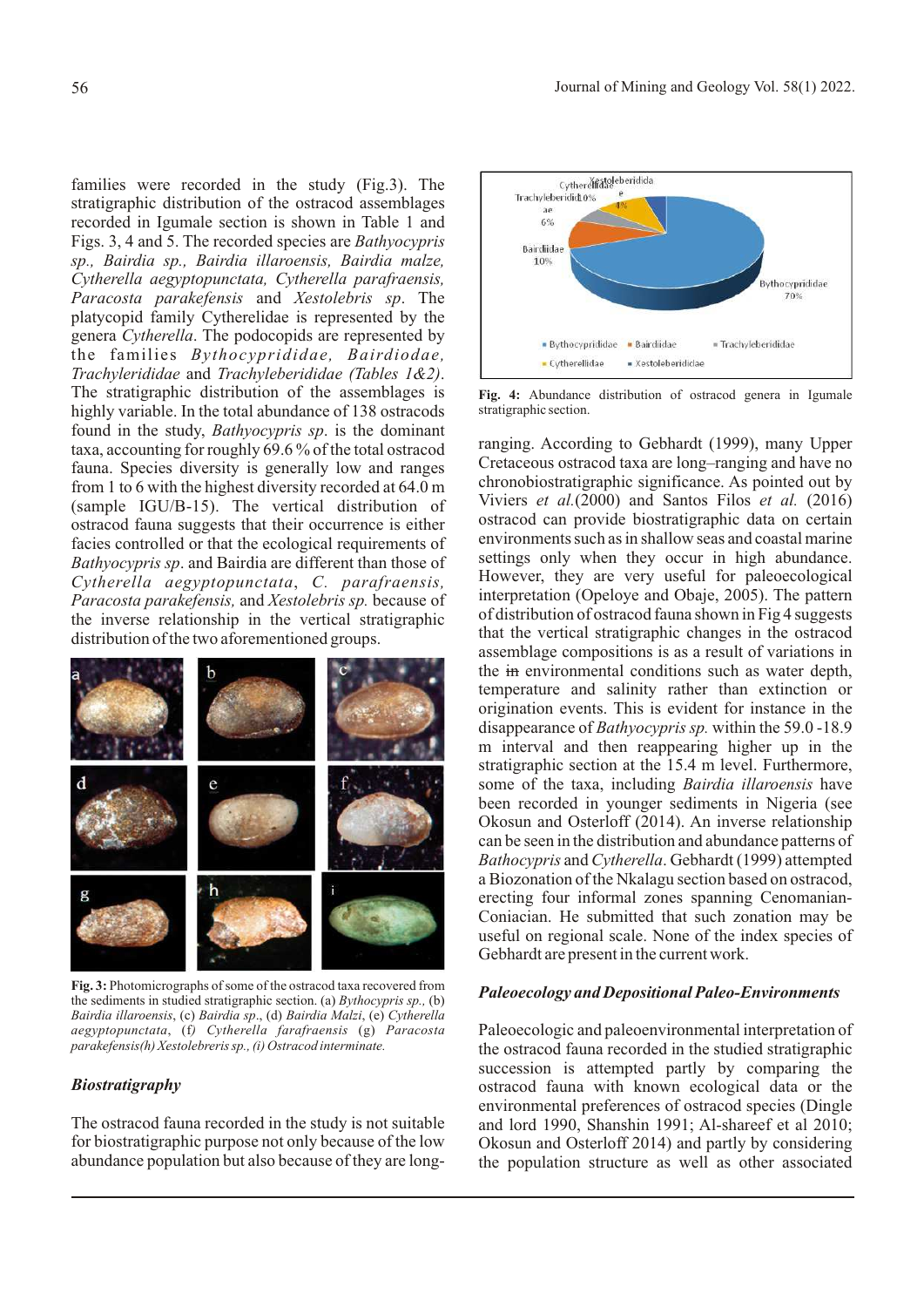| Sample/Taxa     | Bythocypris sp. | <b>Bairdia</b> spp       | Bairdia malzi  | <b>Bairdia</b> ilaroensis | Ostracod indet | Cytherella aegyptopunctata | Cytherella cf. farafraensis | Paracosta parakefensis | Xestoleberis sp. | Abundance | Species richness | Dominance | % Platycopids |
|-----------------|-----------------|--------------------------|----------------|---------------------------|----------------|----------------------------|-----------------------------|------------------------|------------------|-----------|------------------|-----------|---------------|
| $IGU/B-2$       |                 |                          |                |                           | $\overline{2}$ |                            |                             |                        |                  |           |                  |           |               |
| IGU/B-4         | 8               |                          |                |                           |                |                            |                             |                        |                  | 8         |                  | 1.0       | 0.0           |
| $IGU/B-11$      |                 |                          |                |                           |                |                            | $\frac{5}{1}$               |                        |                  | 5         |                  | 1,0       | 100.0         |
| $IGU/B-12$      |                 |                          |                |                           |                | 1                          |                             | $\overline{c}$         | 5                | 9         | 4                | 0.4       | 22.2          |
| $IGU/B-13$      |                 |                          |                |                           |                | 4                          |                             | 4                      | $\mathbf{I}$     | 9         | 3                | 0.4       | 44,0          |
| $IGU/B-14$      | 3               |                          | $\overline{2}$ |                           |                |                            | 1                           | 1                      |                  | 9         | 6                | 0.2       | 66.7          |
| <b>IGUIB-15</b> | 65              |                          |                | 3                         |                | 1                          |                             |                        |                  | 69        | 3                | 0.9       | 1.5           |
| $IGU/B-16$      | 1               | $\overline{\mathcal{A}}$ |                |                           | $\mathbf{1}$   |                            |                             |                        |                  | 6         | 3                | 0.5       | 0.0           |
| $IGU/B-17$      | 19              |                          |                | 4                         |                |                            |                             |                        |                  | 23        | $\overline{c}$   | 0.7       | 0.0           |

Table 1: Ostracod assemblage distribution table in Igumale samples and diversity indices.

**Table 2:** Summary of taxonomy of ostracod fauna from Igumale stratigraphic section as well as the absolute and relative abundances of the various families

| <b>Genus</b>                 | <b>Family</b>     | No. of<br>species | <b>Total abundance</b><br>at family level | <b>Relative</b><br>abundance $(\% )$ |
|------------------------------|-------------------|-------------------|-------------------------------------------|--------------------------------------|
| 1. Bythocypris Brady1880     | Bythocyprididae   |                   | 96                                        | 69.6                                 |
| 2. Bairdia M'Coy 1844        | <b>Bairdiidae</b> |                   | 14                                        | 10.1                                 |
| 3. Paracosta, Siddiqui, 1971 | Trachyleberididae |                   |                                           | 5.8                                  |
| 4. Cytherella Jones 1849     | Cytherellidae     |                   | 14                                        | 10.1                                 |
| 5. Xestoleberis Sars, 1866   | Xestoleberididae  |                   |                                           | 4.4                                  |
| <b>Total</b>                 |                   |                   | 138                                       | 100                                  |

microfauna, especially foraminifera. Although many ostracod taxa exhibit a wide range of environmental occurrence, some genera are regarded as depth indicators. Data on depth ranges indicate that some ostracod species are adapted to broad ranges while others are restricted to narrow range and therefore there are specific depth intervals in which each species is more abundant (Ayres et al.,1997; Bergue et al. 2006; Al-Ashareef et al 2010). The ostracod taxa recorded in the study are known to inhabit wide depth ranges. Bairdia are regarded as shallow marine ostracods commonly associated with warm carbonates platforms (Hoomes 2005) but they have also been reported from deep marine setting (Meirele et al 2014). *Cytherella* and *Bairdia* are adapted to a wide range of depths and are present from shallow marine to bathyal and even abyssal depths (Shahin, 1991). Dingle and Lord (1990) recorded high frequencies of Bythocypris sp. alongside Buntonia and Bairdia in ostracod fauna from the Quaternary of Angola Basin and North Atlantic deep water  $(> 1,000 \text{ m})$  and interpreted the occurrences of Bythocypris sp. as indicative of either a marine or a transitional palaeoenvironment. Dingle and Lord (1990) reported that Cytherella sp., Bythocypris sp. and Bairdia sp. constituted important components of the ostracod fauna from the North Atlantic deep waters (> 1km). Similarly, Sciuto (2014) reported high diversity of Bythocypris among the ostracod fauna from the deep marine Pliocecene Pleistocene Punta Mazza succession of Sicily. Meireles et al (2014) reported the occurrences of Xestoleberididae and Bairdiidae alongside 10 other genera of benthic shallow-water ostracods from the Azores. Cytherella have been found in large range of depths from intertidal to abyssal zone (Hoome 2005; Whatley et al 2003).

Therefore, the *Cytherella- Xestoleberis- Paracosta association* in the interval 47.1 to 64.0 m in the studied section suggests deposition in shallow marine outer to middle neritic environment characterized by low oxygen levels. Provision et al (2014) posited that low Channon value and high dominance is typical of brackish water environments. It is likely that the environment of deposition fluctuated between shallow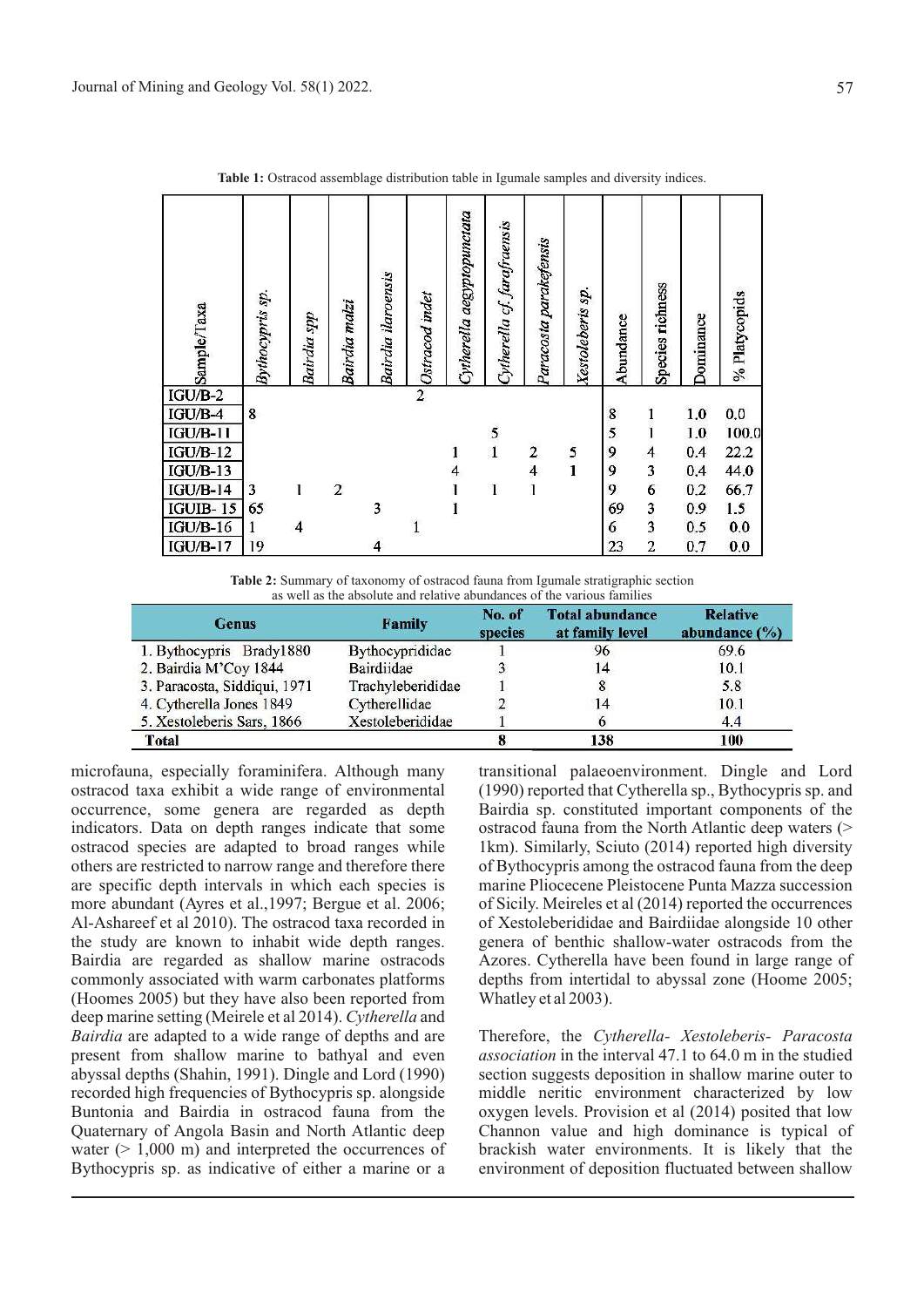

**Fig. 5:** Stratigraphic range chart of ostracod fauna recorded in Igumale borehole.

and littoral. This deduction is corroborated by the associated benthic foraminiferal assemblage consisting entirely of agglutinated tests. According to Meireles et al (2014) low diversity assemblages with few or single dominating species point to stressed, unstable conditions, fluctuations in bottom water oxygen level. They reported the occurrences of Xestoleberididae and Bairdiidae alongside 10 other genera of benthic shallow-water ostracods from the Azores. Yousef (2018) reported that salinity has a direct effect on the diversity and abundance of specimens in marine and marginal marine environments and considered dissolved oxygen and availability of algal substrate as some of the factors contributing to the abundance of some living ostracods taxa. Benson (1984), Dingle and Lord (1990) and Ayress et al (1997) considered temperature and salinity and dissolved oxygen level as the most important factors controlling ostracod fauna diversity and population abundance in different water masses characterized by a particular sets of physicchemical parameters. The lower portion of the section characterized by Bythocypris-Bairdia association probably suggests more stable, more oxygenated, warmer environment of deposition. Horne (2005) reported that Bairdia are well adapted warm, oxygenated shallow water, especially in carbonated platfroms.

# *Oxygen Level and Sea Level Change*

It has been demonstrated severally that the proportion of platycopids in any ostracod assemblage can be used as an indicator for peleo-oxygen level (Boomer and Whatley, 1992; Gebhardt 1999; Whatley et al 2003; Hoome 2005; Santos Filho et al 2017). There is consensus among these authors that high percentage of platycopids in an assemblage suggests episodes of low concentration of dissolved oxygen in an environment (dysaerobia). Also, strong dominance of platycopids has been used to suggest either environmental stress related to low dissolved oxygen (Whatley et al, 2003) or high primary productivity and restricted vertical movement of water mass (Santos et al (2017). On the other hand, high proportion of podocopids is a signal for high concentration of dissolved oxygen. Whatley et al (2003) observed that Cytherella is the dominant ostracod taxa in the oxygen minimum zone (OMZ) in modern oceans. Their adaptation to low oxygenated environment has been attributed to their possession of filter feeding apparatus that enable them to circulate more water over the respiratory surface thereby bringing more oxygen to the surface. Based on the aforementioned, the percentage cytherella in study (Table 1) range from 0 to 100 %, suggesting fluctuations in oxygen levels between well oxygenated and poorly oxygenated depositional episodes. The intervals with 0 or 1.5 % platycopids indicates very high oxygen level. The 22.2 % platycopids suggests high oxygen level The 66.7 % platycopids registered at 64.m suggests low concentration of dissolved oxygen (3-2 ml/l); the recorded 100 % at 49.3 m signifies deposition in very low oxygen environment  $(2 \text{ to } < 1 \text{ ml/l})$ .

The cyclical pattern in temporal distribution Bbythocypris sp. is noteworthy. Its disappearance after the 64.0 m depth and subsequent reappearance higher up in the stratigraphic section probably indicates sea level changes involving fluctuations in bottom water oxygenation level, with the development of unfavorable conditions forcing it to emigrate to a nearby refugium until the favorable conditions was restored in the area. Change in water depth may result in biological crisis related to increased stress within the adaptive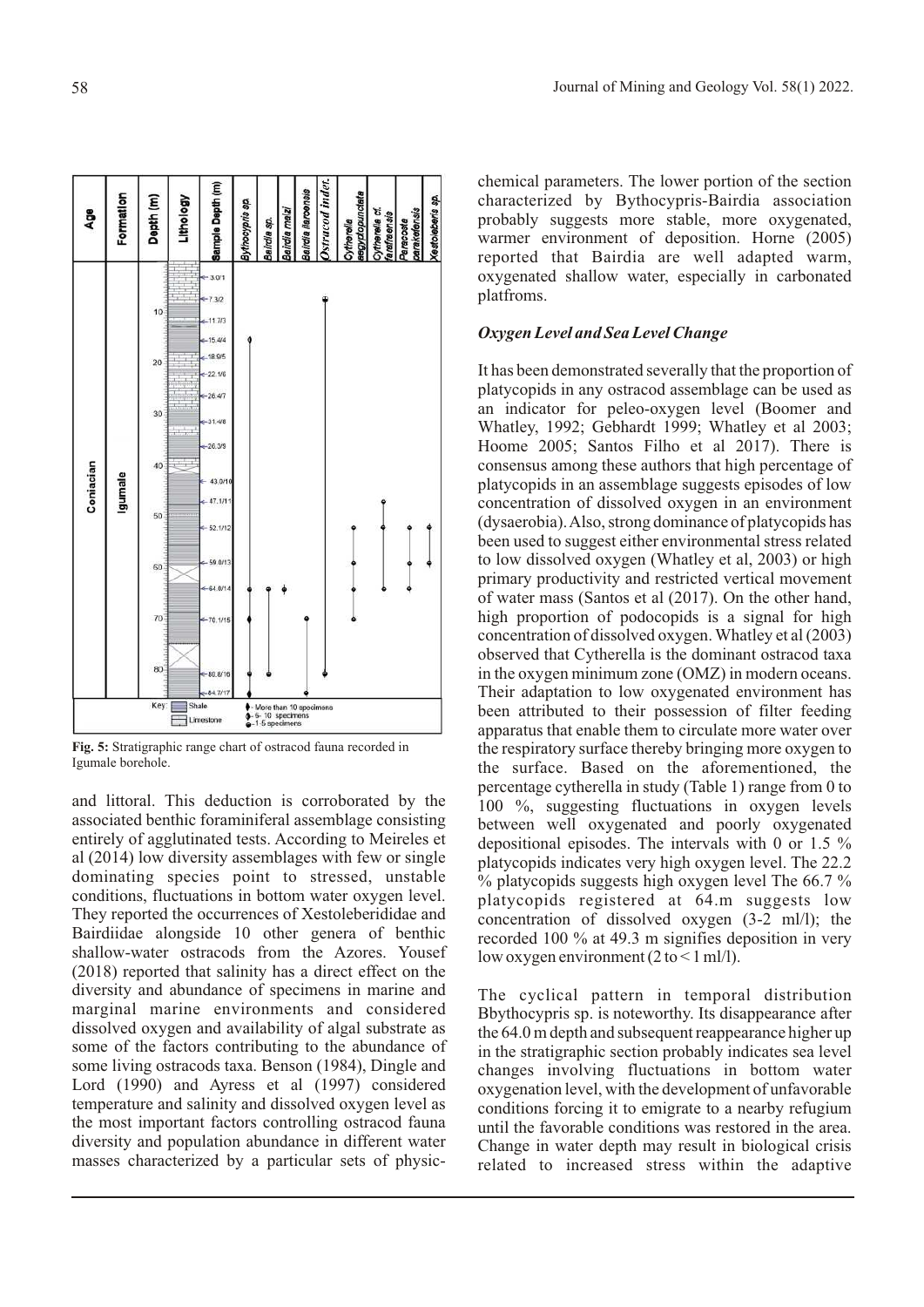framework of a species until threshold is reached (Benson, 1984).

According to Whatley et al (2003), 80 % or more than 80  $%$  platycopids indicates very low oxygen; 60-80  $%$ platycopids signifies low oxygen level (3-2 ml/l). The interval with high proportion of cytherella (Table 1) indicates low oxygen paleoenvironment of deposition, whereas the interval with high percentage of podocopids probably suggests well oxygenated paleoenvironment. Gebhardt (1999) used high occurrence and diversity of cytherella in ostracod fauna from Turonian-Coniacian Nkalagu Formation to infer dysaerobic paleoenvironment of deposition. Ostracods strive best in well-oxygenated marine environment, exhibiting highest species diversity in areas with highest dissolved oxygen level, especially where substrates that encourage the growth of macro-algae well known for its affinity with ostracods are present (Whatley et al 2003; Yoseph 2018). Petters (1982) deduced fluctuations in oxygen level during sedimentation of Cenomanian-Coniacian of the Benue Trough. Anoxic bottom condition may have been occasioned by restricted/poor circulation leading to stratification of water mass. This inference is reasonable since the southern Benue Trough was a semi enclosed body water that opened to the sea. Temperature and salinity variation are inevitable in such setting in view of freshwater influx from fluvial sources and dilution of oceanic saline waters.

# *Paleobiogeography*

The ostracod fauna in this study is compared with previous studies on ostracods fauna from Cretaceous of Nigeria and elsewhere at the genera level. Most of the taxa have been reported in previous studies by various authors. Bythocypris have been reported from the Turonian Nkalagu (Okosun 1987) and Coniacian Numanha Formation in the Benue Trough of Nigeria (Opeloye and Obaje (2005). Bairdia was reported by Okosun (1987) from the Maastrichtian Abeokuka Formation and younger sediments in Dahomey Basin. Gebherdt (1999) reported the occurrence of Cytherella, Bairdia and Xestoleberis in the Turonian –Coniacian

Nkalagu Formation in the southern Benue Trough. Also, Cytherella have been reported from the Upper cretaceous of Benue Trough and Paleogene of Nigeria (Okosun, 1987; Okosun, 1992; Opeloye and Obaje, 2005; Gebhardt 1999).

Some authors including Piovesan et al (2000) and Ismail and Ied (2005) have noted the similarities between ostracod assemblages from West Africa (Nigeria, Gabon) and comtemporaneous assemblages from Brazil and NE Africa (Egypt) respectively, suggesting links between these areas in the Cretaceous period. For example, Cytherella aegyptopunctata Bairdia illaroensis and and Paracosta parakefensis were report from Maastrichtian-Paleocene of Egypt by Morsi and Ied (2005). The reported high index of similarity is in agreement with the lithologic similarities (siliciclasticcarbonate sequences) in the Upper Cretaceous of Nigeria and Brazil as they both preserve important records of the development of the South Atlantic Ocean.

# **Conclusion**

The ostracod fauna of Igumale Formation has been studied to elucidate on the paleoecology and paleoenvironment of deposition. The 17 core samples taken from 85.34 m stratigraphic interval yielded nondiverse assemblages of marine ostracods comprising eight species distributed in five genera and five families. The retrieved species are *Bathyocypris sp., Bairdia sp., Bairdia illaroensis, Bairdia malzi, Cytherella aegyptopunctata, Cytherella parafraensis, , Paracosta parakefensis* and *Xestoleberis sp*. Most of the assemblages are dominated by *Bathyocypris sp.* with marked cyclical distributional pattern. The changes in the vertical distribution of the assemblages suggest fluctuations in water level. Based on the lithologic composition, low species diversity, low population abundance and associated foraminifera, shallow marine (inner to middle neritic) depositional paleoenvironment with fluctuating dissolved oxygen level is deduced for the fossiliferous lower portion of the studied stratigraphic section*.*

# *References*

- Al-Shareef, I.Y., Khalaf, S.K., Eisa, M.A. (2010). Paleoecology of some Upper Cretaceous Formations from Selected Wells Northwest and Middle Iraq. raqi Journal of Earth Sciences, vol. 10, no. 2, pp. 67-96.
- Ayress, M, Neil, H, Passlow, V, Swanson, K. (1997). Benthonic ostracods and deep watermasses: A qualitative comparison of Southwest Pacific, Southern and Atlantic Oceans. Palaeogeography, Palaeoclimatology, Palaeoecology, 131, 287–302.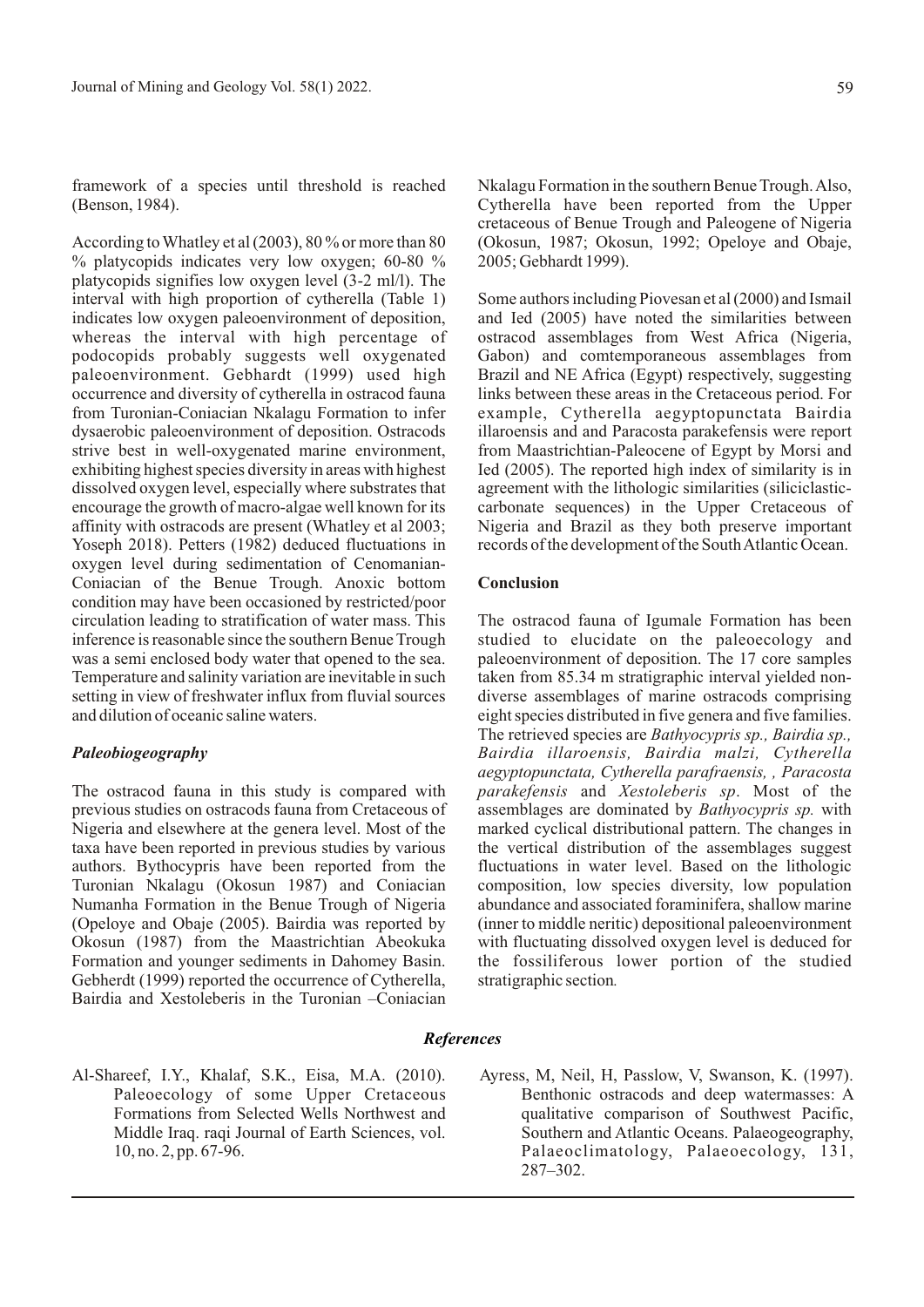- Benson, R. H. (1984). Estimating greater paleodepths with ostracodes, especially in past thermospheri oceans. Palaeogeography, Palaeoclimatology, Palaeoecology, 48, pp. 107–141.
- Bergue, C.C., Costa, K., Dwyer, G.C. and Moura, C.A. (2006). Bathyal ostacode diversity in the Santos Basin, Brazilian southeastern margin: Response to late Quarternary climate changes. Rev. Bras Paleontol., 9(2), 201–210.
- Ciuto, F.S. (2014). Ostracods of the Upper Pliocene Pleistocene Punta Mazza succession ( NE Sicily ) with special focus on the Family Trachyleberididae S YLVESTER -B RADLEY , 1948 , and description of a new species. Carnets de Géologie [Notebooks on Geology], 14(1), 1–13.
- Dingle, R.V. and Lord, A.R. (1990). Benthic ostracods and deep water-masses in the Atlantic Ocean. Palaeogeography, Palaeoclimatology, Palaeoecolog, 80, 213–235.
- Ehinola, O.A. (2010) 'Biostratigraphy and depositional environment of the oil shale deposit in the Abakaliki fold belt, Southeastern Nigeria', Oil Shale,  $27(2)$ , pp.  $99-125$ . doi: 10.3176/oil.2010.2.02.
- Gebhardt, H. (1999). Cenomanian to Coniacian ostracodes from the Nkalagu area ( SE Nigeria ): biostratigraphy and palaeoecology. PaRiontologische Zeitschrift, 73(1&2), 77–98.
- Gebhardt, H., Akande, S.O.., Adekeye, O. A. (2019) 'Cenomanian to Coniacian sea-level changes in the Lower Benue Trough (Nkalagu area, Nigeria) and the eastern Dahomey Basin: palaeontological and sedimentological evidence for eustasy and tectonism', Geological Society, London, Special Publications.
- Horne D.J. (2005). Ostracoda. In: Selley R.C., Cocks R.M. & Plimer I.R. (eds.), Encyclopedia of Geology.-Elsevier, Oxford, pp. 453-463.
- Ismail, A.S, Ied, I. . M. (2005). Maastrichtian lower eocene ostracodes from safaga area, eastern desert, Egypt. Egypt. Jour. Paleontol., Vol., 5(May), 119–159.
- Mamman, Y.D., Obaje, N. G. (2006). Ostracod biostratigraphy and paleoecology of the Dukul Formation in the Yola Arm of the Upper Benue Trough, northeastern Nigeria. Global Journal of Geological Sciences, 4(1), 39–46.
- Meireles, R. P, Keyser, D., Borges, P.A, silva, L, De Frias Martins, A.M, Avila, S. (2014). The shallow marine ostracod communities of the Azores ( Mid- North Atlantic ): taphonomy and palaeoecology. Geologica Acta, 12(1), 53–70. https://doi.org/10.1344/105.000002073
- Najime, T. 2011. Depositional framework and Cretaceous stratigraphy of the Gboko Area, Lower Benue Trough, Nigeria. Journal of Mining and Geology, vol.47, no.2, pp147-163
- Nigeria Geological Survey Agency, NGSA (2004). Geological map Nigeria/
- Nwajide C.S., Reijers T.J.A. 1996. Geology of the southern Anambra Basin T.J.A. Reijers (Ed.), Selected Chapters on Geology, Warri, SPDC 1996, pp. 133-148.
- Nwajide, C. S. (2013) 'The geology of Nigeria's sedimentary basins'. CSS Press Limited, Lagos, Nigeria, 565p.
- Nwajide, C.S. (2013). The gology of Nigeria's sedimentary basins, CSS Press, Lagos, Nigeria, 565p.
- Nwachukwu, SO. (1972). The tectonic evolution of the southern portion of the Benue Trough. Geol. Mag., vol. 109, 1775-1782.
- Nwajide, C.S., and Reijers, T.J.A. (1996) Geology of the southern Anambra Basin. In: T.J.A. Reijers (Ed.), Selected Chapters on Geology, Warri, SPDC 1996, 133-148.
- Ojoh K. A. (1992) The Southern part of the Benue Trough (Nigeria) Cretaceous stratigraphy, basin analysis, paleo-oceanography and geodynamic evolution in the equatorial domain of the south Atlantic. NAPE Bull 7:131-152
- Okosun, E. A. (1992). Cretaceous ostracod biostratigraphy from Chad Basin in Nigeria. Journal of African Earth Sciences, 14(3), 327–339. https://doi.org/10.1016/0899- 5362(92)90036-C
- Reyment R.A. (1960) Studies on Nigerian Upper Cretaceous and Lower Tertiary Ostracods, part 1: Senonian and Maaastrichtian Ostracods- Stockh. Contr. Geol. V. 7, pp.1-238
- Reyment, R.A. (1965) Aspects of the geology of Nigeria: The stratigraphy of the Cretaceous and Cenozoic deposits. Ibadan University Press, 145p
- Reyment R.A. (1966) Studies on Nigerian Upper Cretaceous and Lower Tertiary Ostracods, part tratigraphical, Paleontological and biomentrical conclusions, Stockh. Contr. Geol. v. 14, pp.1-151
- Odigi M.I., Amajor L.C. (2009) Geochemical characterization of Cretaceous sandstones
- From the Southern Benue Trough, Nigeria. Chin.J.Geochem., 28, pp. 44–54. DOI: 10.1007/s11631-009-0044
- Oha, I. A., Onuoha, K. M., & Dada, S. S. (2017). EARTH SCIENCES Contrasting styles of leadzinc-barium mineralization in the Lower Benue Trough , Southeastern Nigeria. Earth Science Research, 21(1), 7–16.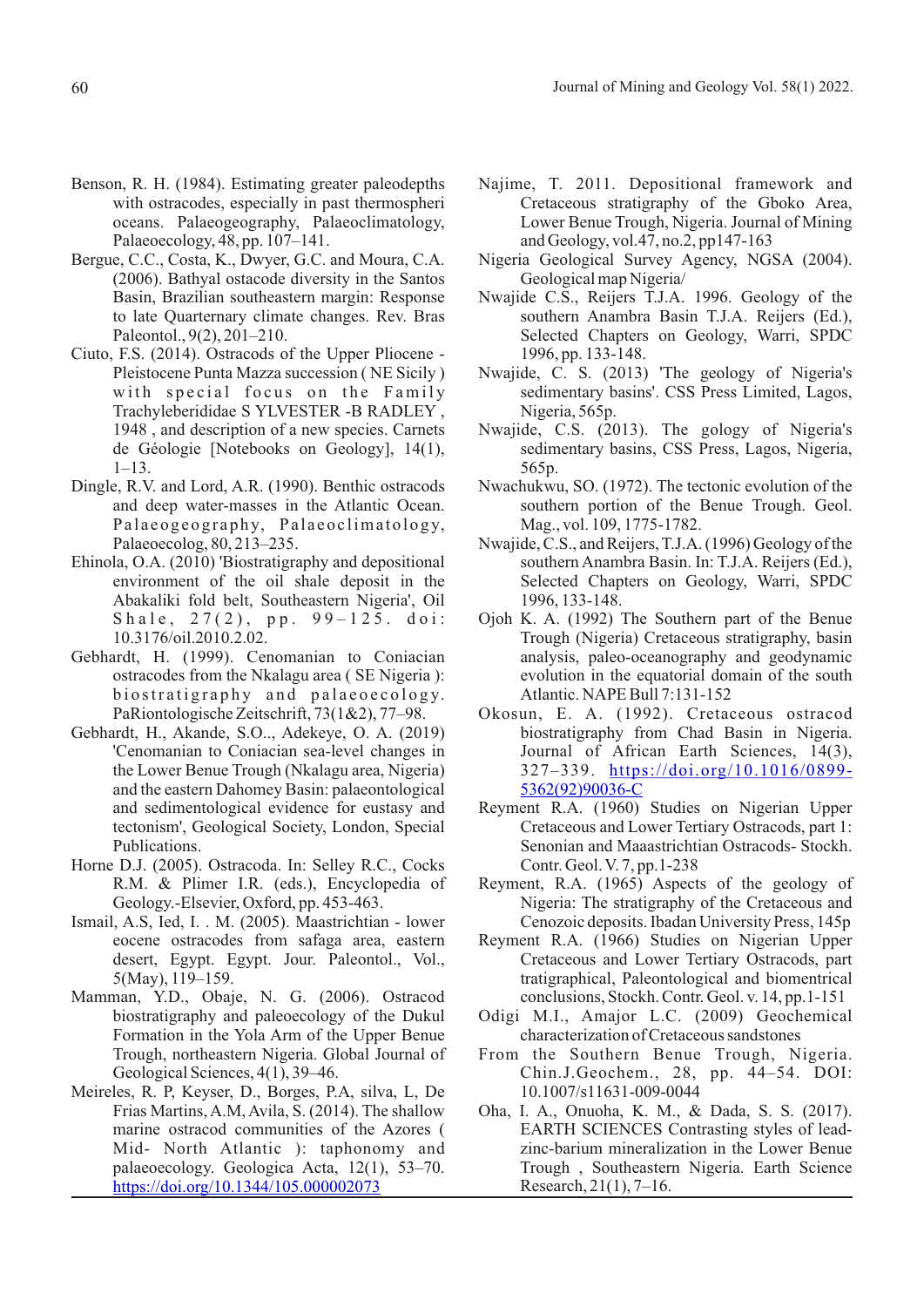- Okosun, E. A. (1987). Ostracod biostratigraphy of the Eastern Dahamey Basin, Niger Delta and the Benue trough of Nigeria. Geological Survey of Nigeria bulletin 41.
- Opeloye, S. A., Obaje, N. G. (2005). Ostracods from Yola Arm, Upper Benue Trough, Nigeria. Global Journal of Geologial Sciences, 3(2), 179–185.
- Simpson, A. (1955). The Nigerian coalfield: The geology of part of Onitsha, Owerri, and Benue provinces,GSN Bull. No. 24, 85p.
- Shashin A. (1991). Cenomanian-Turonian ostracods from Gebel Nezzazat, southwestern Sinai, Egypt, with observations on d13C values and the Cenomanian/Turonian boundary. journal of Micropa;eontology, 10(2), pp. 133-150.
- Thomas, F.C. and Murney, M.G. 1985. Techniques for extraction of foraminifers and ostracodes from sediment samples. Can. Tech.Rep. Hydrogr. Ocean Sci. 54:  $vi + 24p$ .
- Ehinola, O.A. (2010). 'Biostratigraphy and depositional environment of the oil shale deposit in the Abakaliki fold belt, Southeastern Nigeria', Oil Shale, 27(2), pp. 99–125. doi: 10.3176/oil. 2010.2.02.
- Gebhardt, H., Akande, S.O.., Adekeye, O. A. (2019) 'Cenomanian to Coniacian sea-level changes in the Lower Benue Trough (Nkalagu area, Nigeria) and the eastern Dahomey Basin: palaeontological and sedimentological evidence for eustasy and tectonism', Geological Society, London, Special Publications.
- Perçin-Paçal, F., Altinsaçli, S. and Balkis, H. (2015) 'An updated checklist of recent marine and coastal brackish water ostracods ( Crustacea Ostracoda ) in Turkey', Journal of Entomology and Zoology Studies, 3(3), pp. 20–33.
- Petters, S.W. (1978) 'Mid-Cretaceous paleoenvironments and biostratigraphy of the Benue Trough, Nigeria', Bulletin of the Geological Society of America, 89(1), pp. 151–154. doi: 10.1130/0016-7606(1978)89<151: MPABOT>2.0.CO;2.
- Piovesan, E.K., cabral, M.C., Colin, J.-P., Fauth, G. B. C. T. (2014) 'Ostracodes from the Upper Cretaceous deposits of the Potiguar Basin , northeastern Brazil:\taxonomy , paleoecology and paleobiogeography . Part 1: Turonian', Carnets de Géologie [Notebooks on Geology], 14(12), pp. 211–252.
- Piovesan, E. K., Melo, R. M. and Fernando, M. (2017) 'Ostracoda and foraminifera from Paleocene ( Olinda well ), Paraíba Basin , Brazilian Northeast', 89, pp. 1443–1463.
- Piovesan, E. K. and Nicolaidis, D.D., Fauth, G., Viviers, M. C. (2013) 'Ostracodes from the Aptian - Santonian of the Santos , Campos and Espírito Santo basins , Brazil', Journal of South American Earth Sciences. Elsevier Ltd, 48, pp. 240–254. doi: 10.1016/j.jsames.2013.09.012.
- Santos Filho, M.A.B., Fauth, G., Piovesan, E. K. (2017) 'Journal of South American Earth Sciences Cretaceous ostracods of the Barreirinhas Basin: Taxonomy , biostratigraphic considerations and paleoenvironmental inferences', Journal of South American Earth Sciences. Elsevier Ltd, 73, pp. 130–152. doi: 10.1016/j.jsames.2016.12.011.
- Whatley, R.C., Pyne, R.S. and Wilkinson, I.P. (2003) 'Ostracoda and palaeo-oxygen levels , with particular reference to the Upper Cretaceous of East Anglia', Palaeogeography, Palaeoclimatology, Palaeoecology, 194, pp. 355–386. doi: 10.1016/S0031-0182(03)00333- X.
- Whiteman, A.J. (1982). Nigeria: Its petroleum geology, resources and potential. Graham and Troutman, London, 394 p.
- Yousef, E.A. (2018). Distribution and Taxonomy of Shallow Marine Ostracods from the Western Coast of the Red. Open Journal of Marine Science, 8, 51–75. https://doi.org/10.4236/ojms. *.* 2018.81004